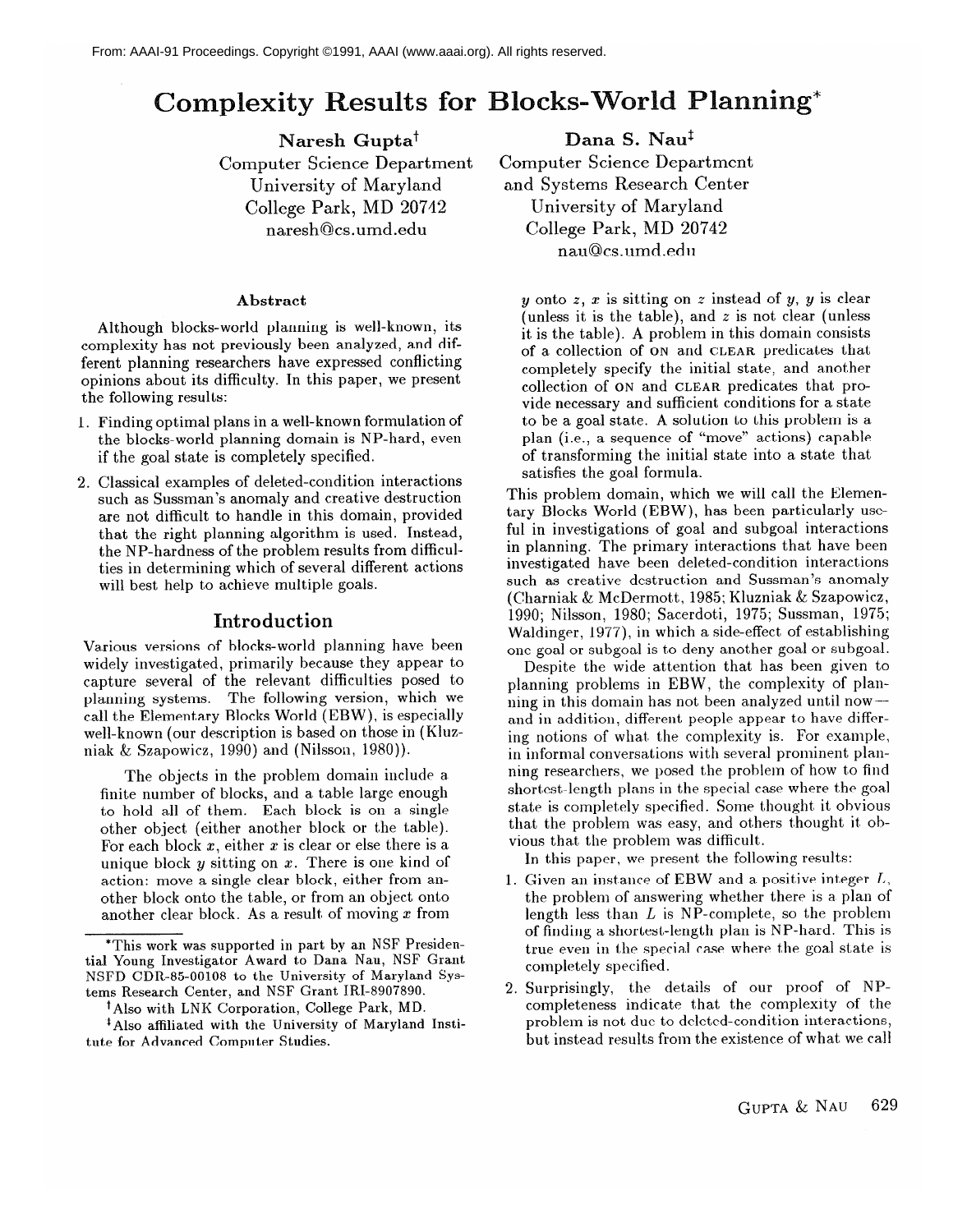"deadlock" situations, in which some critical step is needed to facilitate the achievement of several different goals. Some steps are capable of resolving more than one deadlock at once—and what is difficult is to find a set of critical steps that resolves all deadlocks and is as small as possible. All remaining steps in the plan can be determined easily, regardless of whether or not they would correspond to deleted-condition interactions in the traditional sense.

### **Definitions and Notation**

In this paper, we use the usual definitions of the **ON** and **CLEAR** predicates and the **MOVE** operator. As usual, a *plan* is a totally ordered set of actions, each of which can be applied to the state that results from the actions that precede it. If P is a plan, then length(P) is the number of actions in P.

The EBW optimization problem is as follows:

Given an EBW problem  $B$ , find a plan for  $B$  of shortest possible length.

Note that in  $B$ , every state  $s$  consists of a set of stacks of blocks. We say that a block b in s is *in ifs final position* if there is a state g satisfying the goal formula such that all blocks below *b* in s are also below *b* in *q*, in exactly the same order.

We say that the set of blocks  $\{b_1, b_2, \ldots, b_p\}$  in s is *deadlocked* if there is a set of blocks  $\{d_1, d_2, \ldots, d_p\}$ such that the following two conditions hold:

- 1. in the state  $s, b_1$  is above  $d_1, b_2$  is above  $d_2, \ldots$ , and  $b_p$  is above  $d_p$ ;
- 2. in the goal state,  $b_1$  is above  $d_2$ ,  $b_2$  is above  $d_3$ , ...,  $b_p$  is above  $d_1$ .

For example, in Fig. 1, the initial state contains two deadlocked sets of blocks:

- 1. a is above c and *d* is above e in the initial state, and *a* is above e and *d* is above c in the goal state, so *{a, d}* is deadlocked in the initial state;
- 2. *a* is above *b* in both the initial state and the goal state, so  $\{a\}$  is deadlocked in the initial state.

Suppose S is a deadlocked set and A is an applicable action. Then we say that *A resolves* the deadlock if S is no longer deadlocked after *A* is performed. If one of the blocks in  $S$  is clear, then moving it to the table will always resolve the deadlock-and it may resolve more than one deadlock simultaneously. For example, in Fig. 1, moving *a* to the table will resolve both the deadlocked sets  $\{a, d\}$  and  $\{a\}$ .

Recall that in EBW, the initial state must be completely specified but the goal state need not be completely specified. Instead, it is possible for more than one state to satisfy the goal formula. We define the Primitive Blocks World (PBW) to be the special case of EBW in which the goal state is completely specified.

For use in proving NP-completeness results about PBW, we follow the standard procedure for converting



Figure 1: A blocks-world problem with two deadlocked sets of blocks:  $\{a, d\}$  and  $\{a\}$ .

optimization problems into yes/no decision problems. The Yes/No PBW (YPBW) decision problem is as follows:

Given a PBW problem *B* and an integer  $L > 0$ , is there a plan for B of length less than *L?* 

## **Algorithms**

Let  $B$  be a PBW problem. We make the following observations:

- 1. Whether or not each block *b* is in its final position can be computed in low-order polynomial time, by examining the stack of blocks beneath *b* to see if the adjacent blocks in this stack correspond to **ON**  predicates in the goal formula.
- *2.*  Any block already in its final position need not be moved.
- *3.*  Any block not already in its final position must be moved at least once. However, it does not need to be moved more than twice: we can move it to the table until its final position is clear, and then move it to its final position.
- *4.*  If *b* is moved more than once in some plan P for B, then there is a plan  $P'$  for  $B$  in which  $b$  is moved twice (once from its initial position to the table, and later from the table to its final position), and all other actions are the same as in *P.*
- *5.*  From the above observations, it follows that if there are *n* blocks in *B,* then the length of a shortestlength plan for *B* is between 0 and *2n.*

The above observations make it clear that for any PBW problem *B,* it is easy to generate a plan *P*  whose length is no more than twice the shortest possible length. Simply move to the table all blocks that are not in their final positions, and then move these blocks one by one into their final positions. This plan can be generated in low-order polynomial time.

Finding a shortest-length plan is more difficult-but if we are allowed to use nondeterminism, it can be done in low-order polynomial time by the nondeterministic algorithm Solve-PBW shown below. In this algorithm, RESOLVE is a nondeterministic command that resolves a deadlock among the top blocks of stacks in the current state, by moving one of the blocks from top of a stack to the table.

Algorithm Solve-PBW Input: a PBW problem *B.*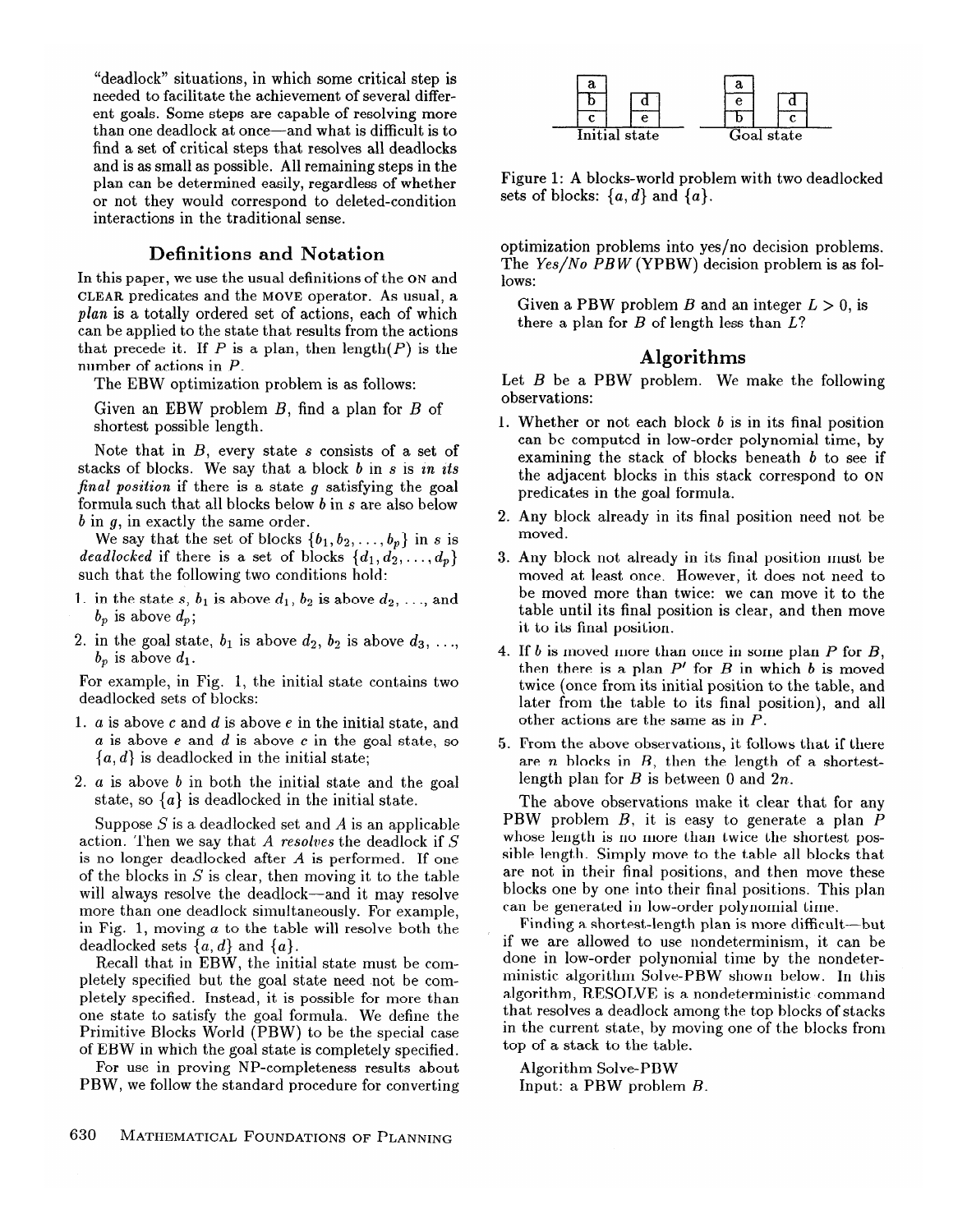Output: a plan P for B.

- Step 1: Current state  $\leftarrow$  initial state.
- Step 2: If the current state is the same as the goal state, then EXIT.
- Step 3: If there is a block *b* that can be moved to its final position, move it and go to Step 2.
- Step 4: If we reach this step, then the set of all blocks that are at the tops of their stacks and are not in their final positions form one or more deadlocked sets. Call RESOLVE to resolve one of these deadlocks, and go to Step 2.

**Theorem** *I Let B be any PB W problem with p blocks, of which q blocks in the initial state are already in their final positions. Then the length of a shortest-length plan for B is*  $p-q+r$ *, where r is the minimum number of times RESOLVE is called in any of the execution traces of nondeterministic procedure Solve-PBW(B).* 

**Proof.** Let *P* be any plan for *B*. From Observation 4 it follows that there is a plan  $P'$  with length( $P'$ )  $\leq$  length( $P$ ) such that for every block *b* that is moved more than once,  $b$  is moved exactly twice: once from its initial position to the table and once from the table to its final position. Let  $s$  be the state just before  $b$  is moved for the first time. For every block  $c$ in *s* that can be moved directly to its final state, moving c to its final position before moving  $b$  to the table cannot possibly interfere with any subsequent moves. Thus, there is a plan  $P''$  with length  $(P'') \leq$  length  $(P)$ having the property that whenever a block is moved to the table, the current state contains no block that can be moved directly to its final state. Solve-PBW generates every plan having this property, so therefore it generates a plan of shortest possible length. But the shortest-length plan generated by Solve-PBW has length  $p - q + r$ , so this must be the shortest possible length of any plan for  $B$ . length of any plan for *B.* 

**Complexity Results**<br>In this section, we show that YPBW is NP-complete and that therefore, the PBW and EBW optimization problems are NP-hard.

#### **Lemma 1** YPBW belongs to NP.

**Proof.** We give a nondeterministic polynomial time algorithm to solve YPBW:

Algorithm Solve-YPBW

Input: a YPBW problem  $(B, L)$ .

- Output: *True* if there is a plan for *B* of length  $\lt L$ , and *False* otherwise.
- Step 1: If Solve-PBW $(B)$  finds a plan  $P$  such that  $\text{length}(P) < L$ , return *True*. Else return *False*.

Solve-YPBW returns *True* if and only if  $(B, C)$  belongs. to YPBW. Since Solve-PBW takes polynomial time, Solve-YPBW also takes polynomial time.  $\blacksquare$ 

To show that YPBW is NP-hard, we need to show that an NP-complete problem reduces to YPBW. For

 $1 \rightarrow 2$ 

the graph G

|                      | 2  | $\bm{O}.2$                           |
|----------------------|----|--------------------------------------|
| $B$ 's initial state |    |                                      |
| 1, O, 2              | z. | all other blocks<br>are on the table |



Figure 2: A graph G, and the PBW problem *B* returned by  $M(G, k)$ .

this purpose *we* use the *Feedback Arc Set* (FAS) decision problem, which can be stated as follows:

Given a digraph  $G = (V, E)$  and a positive integer  $k$ , is there a set of edges S of cardinality less than  $\mu$ , is there a set of edges  $S$  or cardinality less than  $k$ , such that the digraph  $G'$  =  $\binom{k}{k}$  is a co<sub>p</sub> site

This problem is known to be NP-complete ((Garey  $\&$  Johnson, 1979), p. 192).

If  $G = (V, E)$  is a digraph, then without loss of generality we may assume that  $V$  is the set of integers  $\{1, 2, ..., n\}$  for some n. If  $(G, k)$  is a FAS problem, then we define  $M(G, k)$  to be the YPBW problem  $(B, L)$ , where  $L = (2n + 2)n + k$ , and B is the PBW  $problem defined below:$ 

- For each  $v \in V$ , B's initial state contains a stack of  $2n + 3$  blocks, named (from the bottom of the stack to the top)  $[v, I, n+1], [v, I, n], \ldots, [v, I, 0], [v, O, 0],$  $t_1, t_2, t_3, t_4, t_5, t_6, t_7, t_8, t_9$  (see Fig. 2). Thus, *B*'s initial state consists of *n* stacks of  $2n + 3$  blocks each, for a total of  $2n^2 + 3n$  blocks.
- $\bullet$  *B*'s goal state has  $[x, O, y]$  stacked on  $[y, I, x]$  for every edge  $(x, y)$  in E, and all other blocks sitting on the table. Thus,  $B$ 's goal state contains  $|E|$  stacks of 2 blocks each, and  $2n^2 + 3n - |E|$  blocks sitting on the table by themselves.

 $M(G, k)$  can easily be computed in polynomial time. For the rest of this section, we let  $(G, k)$  be any FAS problem, and  $(B, L) = M(G, k)$ .

Lemma 2 Each cycle in G corresponds to a unique deadlocked set in B.

**Proof.** Suppose G contains a cycle  $(v_1, v_2, \ldots, v_p, v_1)$ . Then the edges  $(v_1, v_2), (v_2, v_3), \ldots, (v_p, v_1)$  are in E, so in B's goal state, we have  $[v_1, O, v_2]$  on  $[v_2, I, v_1], [v_2, O, v_3]$  on  $[v_3, I, v_2], \ldots$ , and  $[v_p, O, v_1]$ on  $[v_1, I, v_p]$ . But in *B*'s initial state, we have **on [v, I, upI.** But in *B's* initial state, we have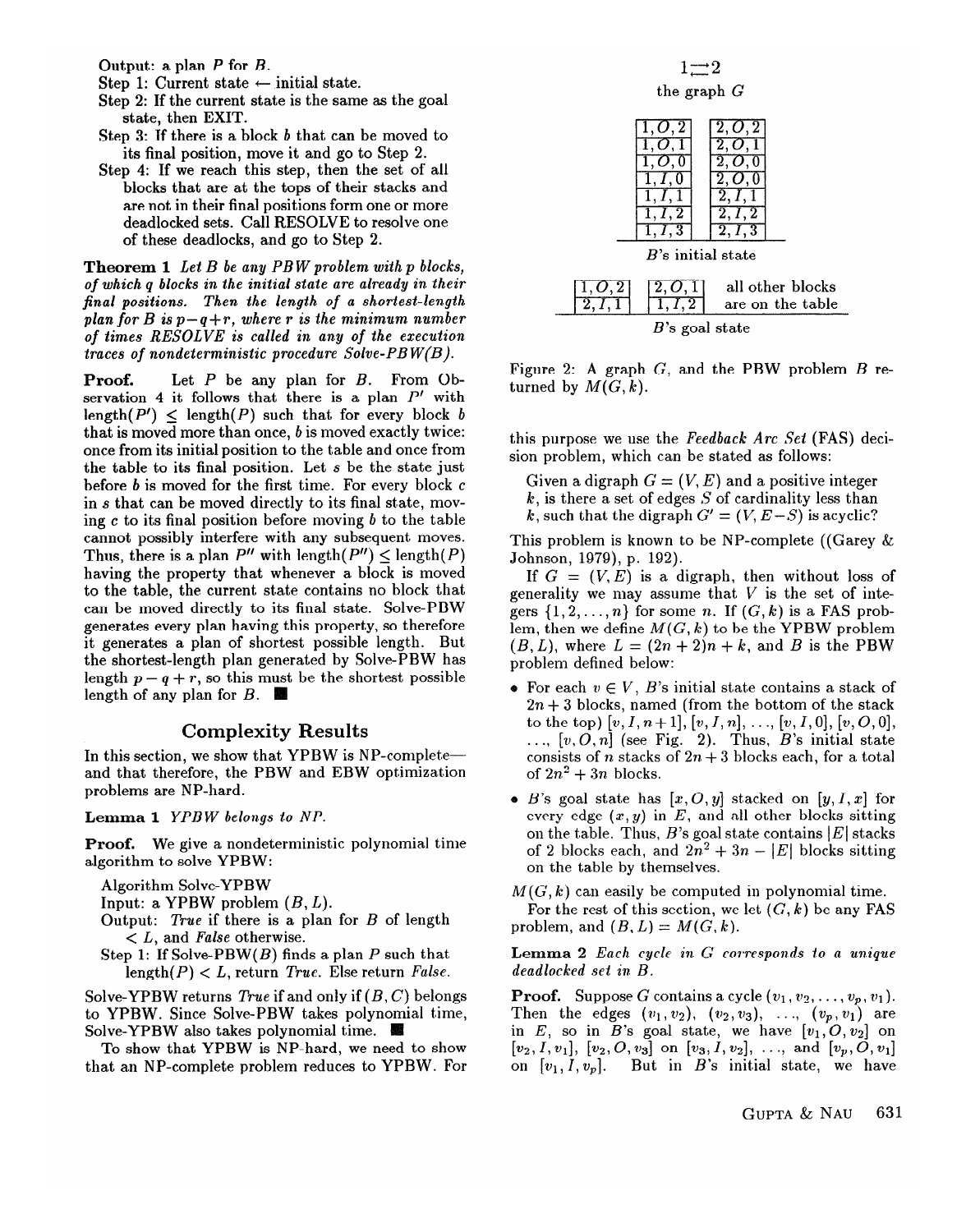$[v_1, O, v_2]$  above  $[v_1, I, v_p]$ ,  $[v_2, O, v_3]$  above  $[v_2, I, v_1]$ ,  $[v_1, \ldots, v_2]$  above  $[v_1, \ldots, v_p], [v_2, \ldots, v_{s}]$  above  $[v_2, \ldots, v_{p-1}]$ . Thus the set  $\{[v_1, O, v_2], [v_2, O, v_3], \ldots, [v_p, O, v_1]\}$  is deadlocked.

Conversely, suppose a set of blocks *D* is deadlocked. Then each block  $b \in D$  must be on some other block c in the goal state. But from the definition of *B,*  this means there are  $v, w$  such that  $b = [v, 0, w]$ and  $c = [w, O, v]$ . Thus, there are  $z_1, z_2, ..., z_p$  such that  $D = \{[z_1, O, z_2], [z_2, O, z_3], ..., [z_p, O, z_1]\}$  and *B*'s goal state contains the following stacks:  $[z_1, O, z_2]$ on  $[z_2, I, z_1]$ ,  $[z_2, O, z_3]$  on  $[z_3, I, z_2]$ , ...,  $[z_p, O, z_1]$  on  $[z_1, I, z_p]$ . From the definition of *B*, this means that  $(z_1, z_2, \ldots, z_p, z_1)$  is a cycle in G.

Thus each cycle in  $G$  corresponds to a unique deadlocked set of blocks in *B.* 

An example of Lemma 2 appears in Fig. 2, in which the cycle  $(1,2,1)$  in G corresponds to the deadlocked set of blocks  $\{[1, O, 2], [2, O, 1]\}.$ 

#### Lemma 3 *B* has a plan of length less than L iff G has *a feedback arc set of size less than k.*

**Proof.**  $(\rightarrow)$ : Suppose *B* has a plan *P* for which length( $P$ )  $\lt L$ , and let S be the set of all blocks that are moved more than once in *P*. From Observation 4, we may assume that each block in  $S$  is moved twice: once to the table and once to its final position. Since  $2n^2+2n$  blocks in *B*'s initial state are not in their final positions, they must be moved at least once. Thus  $|S| \leq L - 2n^2 + 2n = k - 1$ . For each deadlocked set  $D$ ,  $P$  resolves the deadlock by moving some block  $b \in D$  to the table. From the definition of deadlock, *b's* final position must be on top of some other block, so  $b \in S$ . From the proof of Lemma 2,  $b = [v, 0, w]$ for some edge  $(v, w)$  in  $G$ . Thus,  $S$  contains blocks  $[v_1, O, w_1], \ldots, [v_j, O, w_j]$  such that every deadlocked set *D* contains at least one of these blocks. From the proof of Lemma 2, it follows that every cycle in G contains one of the edges  $(v_1, w_1), \ldots, (v_j, w_j)$ , so G has a feedback arc set of size  $j \leq |S| \leq k - 1$ .

 $(-):$  Suppose G has a feedback arc set  $S =$  $\{(v_1, w_1), \ldots, (v_n, w_n)\}\$  such that  $p < k$ , and suppose we invoke  $Solve-PBW(B)$ . The initial state contains  $2n^2 + 2n$  blocks that are not in their final positions, so Step 3 of Solve-PBW will be executed *27x2* + *2n* times. Each time Solve-PBW enters Step 4, the set of all blocks *b* that are at the top of their stacks and are not in their final positions form one or more deadlocked sets. From Lemma 2, each such deadlocked set *D* corresponds to a cycle in G, so at least one block  $[v_i, O, w_i] \in D$  corresponds to an edge  $(v_i, w_i) \in S$ . But moving  $[v_i, O, w_i]$  to the table will resolve the deadlock. Thus, there is an execution trace for Solve-PBW $(B)$  in which all dead-locks are resolved by moving to the table blocks in locks are resolved by moving to the table blocks in the set  $\{[v_1, \ldots, v_{1}], \ldots, [v_p, \ldots, w_{p}]\}$ , whence Step 4 is executed at most  $p$  times. Thus, one of the execution traces for Solve-PBW finds a plan *P* of length length(P)  $\leq 2n^2 + 2n + p < 2n^2 + 2n + k = L$ .

#### **Theorem** *2 YPBW* is *NP-complete.*

**Proof.** Lemma 3 shows that M reduces FAS to  $YPBW.$  Since  $M$  runs in polynomial time, this means that YPBW is NP-hard. But Lemma 1 shows that YPBW is in NP. Thus, YPBW is NP-complete.

**Theorem** *3 The PBW and EBW optimization problems are NP-hard.* 

**Proof.** If we can find a shortest-length plan, then we can immediately tell whether there is a plan of length less than *L.* Thus from Theorem 2, the YPBW optimization problem is NP-hard. Since PBW is a special case of EBW, the EBW optimization problem is also NP-hard.

### **Discussion**

The nondeterministic algorithm Solve-PBW finds shortest-length plans, and it needs to make a nondeterministic choice only when a deadlock occurs. If there were no deadlocks, then Solve-PBW would be a deterministic algorithm operating in low-order polynomial time. Thus, it is the deadlocks that are responsible for the NP-completeness of YPBW-so we need to examine them more carefully.

It is important to note that deadlocks are not the same as deleted-condition interactions. Rather, an action  $a$  that resolves a deadlock is useful because it facilitates the achievement of several different goals at once. Some actions are capable of resolving more than one deadlock-and in finding a shortest-length plan, the critical problem is to find a smallest possible set of actions capable of resolving all existing deadlocks. All actions other than these resolving actions can be determined quite easily by Solve-PBW.

The primary reason why deleted-condition interactions do not cause problems in Solve-PBW is that it does not consider the ON predicates in isolation, but instead considers the partial order induced by them. For example, if we want to achieve  $ON(x, y)$ , we should make sure that  $y$  is in its final position before we try to move  $x$  to  $y$ . By "final position", we do not mean merely whether  $y$  is on the same block it will be on in the goal state, but whether the entire stack of blocks below  $y$  is the same as it will be in the goal state.

It is straightforward to generalize Solve-PBW to solve problems **in** EBW, and we intend to include a. proof of this in (Gupta  $\&$  Nau, 1991). In EBW there is not necessarily a unique goal state—but by doing a topological sort on the ON predicates in the goal formula, we can easily deduce whether any block that is currently below y in the current state will need to be elsewhere in the goal state.

#### **Conclusion**

In this paper, we have discussed a well-known class of planning problems which we call the Elementary Blocks World (EBW). We have shown that the problem